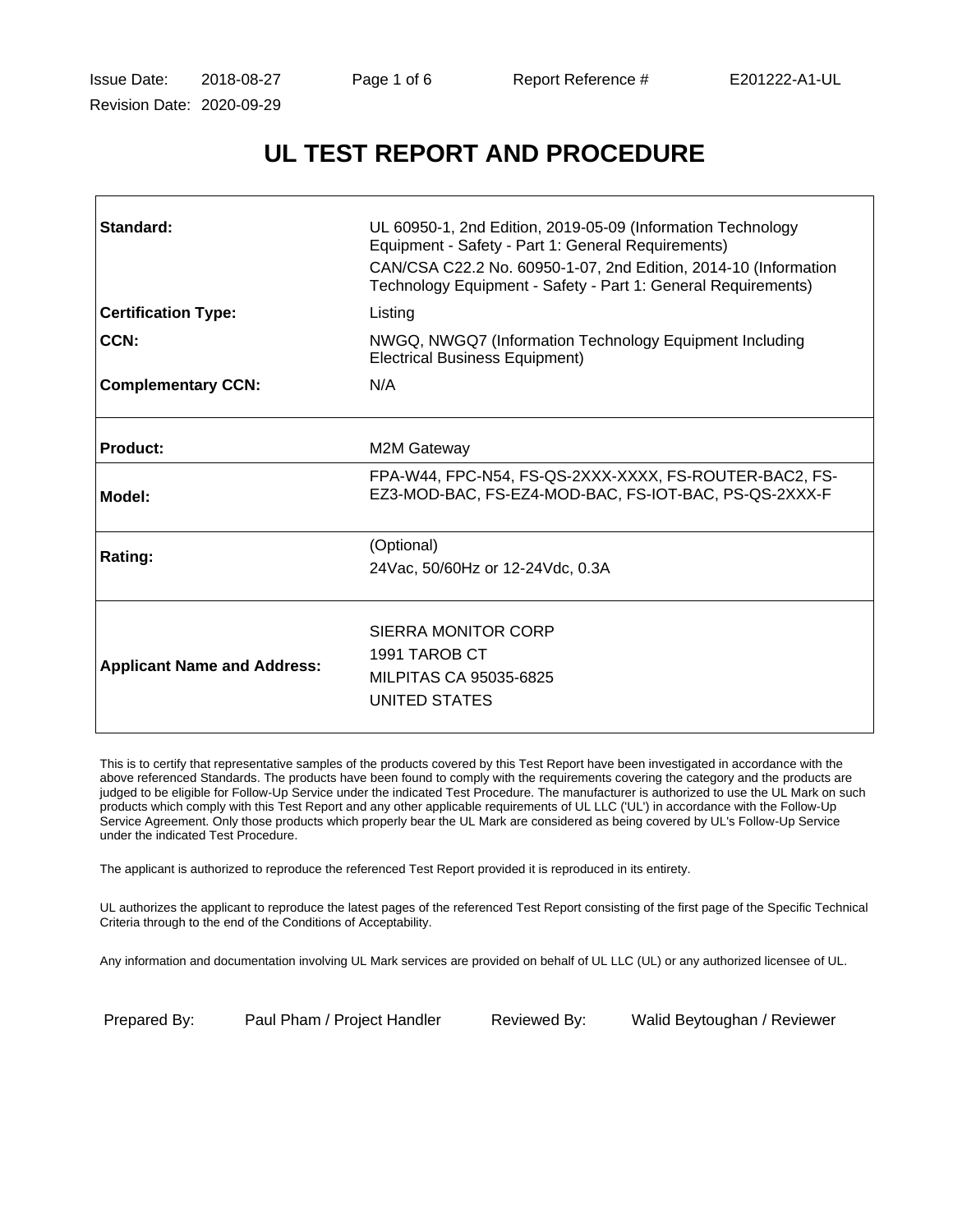## **Supporting Documentation**

The following documents located at the beginning of this Procedure supplement the requirements of this Test Report:

A. Authorization - The Authorization page may include additional Factory Identification Code markings.

B. Generic Inspection Instructions -

- i. Part AC details important information which may be applicable to products covered by this Procedure. Products described in this Test Report must comply with any applicable items listed unless otherwise stated in the body of this Test Report.
- ii. Part AE details any requirements which may be applicable to all products covered by this Procedure. Products described in this Test Report must comply with any applicable items listed unless otherwise stated in the body of each Test Report.
- iii. Part AF details the requirements for the UL Certification Mark which is not controlled by the technical standard used to investigate these products. Products are permitted to bear only the Certification Mark(s) corresponding to the countries for which it is certified, as indicated in each Test Report.

#### **Product Description**

Consists of electronic components mounted on a PWB, and housed within a plastic enclosure and then secured together by screws, with DIN rail and desktop functions. Supplied by external power adapter.

## **Model Differences**

Model FPC-N54 is identical with model FPA-W44 except for enclosure and function.

FPA-W44 employ an external antennas for WLAN wireless/Bluetooth communication while FPA-N54 does not, for the difference of enclosure, please refer to enclosure 3-03 and 3-05 for details.

Models FS-QS-2XXX-XXXX, FS-ROUTER-BAC2, FS-EZ3-MOD-BAC, FS-EZ4-MOD-BAC, FS-IOT-BAC are identical to FPC-N54 except the color of enclosure and firmware.

Model PS-QS-2XXX-F is similar to model FPC-N54 except for the color of the enclosure.

| <b>Test Item Particulars</b>                                                               |                                     |
|--------------------------------------------------------------------------------------------|-------------------------------------|
| Equipment mobility                                                                         | movable                             |
| Connection to the mains                                                                    | not directly connected to the mains |
| Operating condition                                                                        | continuous                          |
| Access location                                                                            | operator accessible                 |
| Over voltage category (OVC)                                                                | OVC II                              |
| Mains supply tolerance (%) or absolute mains supply                                        | No direct connection                |
| values                                                                                     |                                     |
| Tested for IT power systems                                                                | N <sub>o</sub>                      |
| IT testing, phase-phase voltage (V)                                                        | N/A                                 |
| Class of equipment                                                                         | Class III (supplied by SELV)        |
| Considered current rating of protective device as part<br>of the building installation (A) | N/A                                 |
| Pollution degree (PD)                                                                      | PD <sub>2</sub>                     |
| IP protection class                                                                        | IP X <sub>0</sub>                   |
| Altitude of operation (m)                                                                  | Up to 2000 m                        |
| Altitude of test laboratory (m)                                                            | less than 2000 m                    |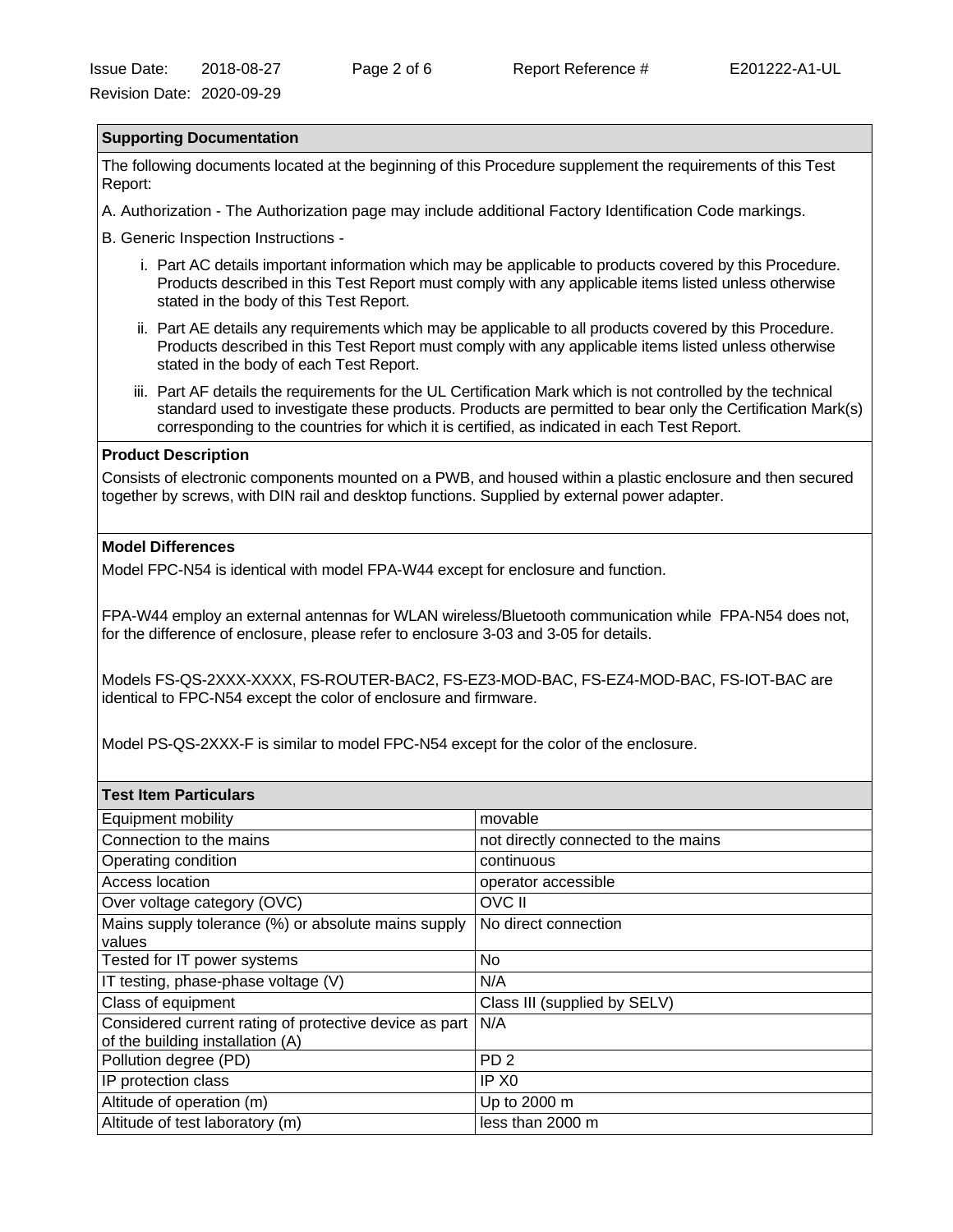| Mass of equipment (kg)                                                                                                                                                                                                                                                                                                                                                                                                                                                                                    | Approx. 0.14                                                                  |  |  |  |
|-----------------------------------------------------------------------------------------------------------------------------------------------------------------------------------------------------------------------------------------------------------------------------------------------------------------------------------------------------------------------------------------------------------------------------------------------------------------------------------------------------------|-------------------------------------------------------------------------------|--|--|--|
| <b>Technical Considerations</b>                                                                                                                                                                                                                                                                                                                                                                                                                                                                           |                                                                               |  |  |  |
| The product was submitted and evaluated for use at the maximum ambient temperature (Tma)<br>permitted by the manufacturer's specification of : 49°C<br>The following circuit locations (with circuit/schematic designation) were investigated as a limited power<br>source (LPS) : All Signal I/O Ports.<br>The following are available from the Applicant upon request : Installation (Safety) Instructions / Manual<br>$\bullet$<br>LEDs provided in the product are considered low power devices : Yes |                                                                               |  |  |  |
| <b>Additional Information</b><br>N/A                                                                                                                                                                                                                                                                                                                                                                                                                                                                      |                                                                               |  |  |  |
| <b>Additional Standards</b>                                                                                                                                                                                                                                                                                                                                                                                                                                                                               |                                                                               |  |  |  |
| The product fulfills the requirements of: N/A                                                                                                                                                                                                                                                                                                                                                                                                                                                             |                                                                               |  |  |  |
| <b>Markings and Instructions</b>                                                                                                                                                                                                                                                                                                                                                                                                                                                                          |                                                                               |  |  |  |
| <b>Clause Title</b>                                                                                                                                                                                                                                                                                                                                                                                                                                                                                       | Marking or Instruction Details                                                |  |  |  |
| Power rating - Company<br>identification                                                                                                                                                                                                                                                                                                                                                                                                                                                                  | Listee's or Recognized companys name, Trade Name, Trademark or File<br>Number |  |  |  |
| Power rating - Model                                                                                                                                                                                                                                                                                                                                                                                                                                                                                      | <b>Model Number</b>                                                           |  |  |  |
| (Optional) Inter-connecting<br>cables - External detachable                                                                                                                                                                                                                                                                                                                                                                                                                                               | Listee's Name and Part number (Marking or Instruction)                        |  |  |  |
| Wiring terminals marking                                                                                                                                                                                                                                                                                                                                                                                                                                                                                  | Marked "NEC Class 2" on the EUT near power input terminals.                   |  |  |  |
| <b>Special Instructions to UL Representative</b><br>N/A                                                                                                                                                                                                                                                                                                                                                                                                                                                   |                                                                               |  |  |  |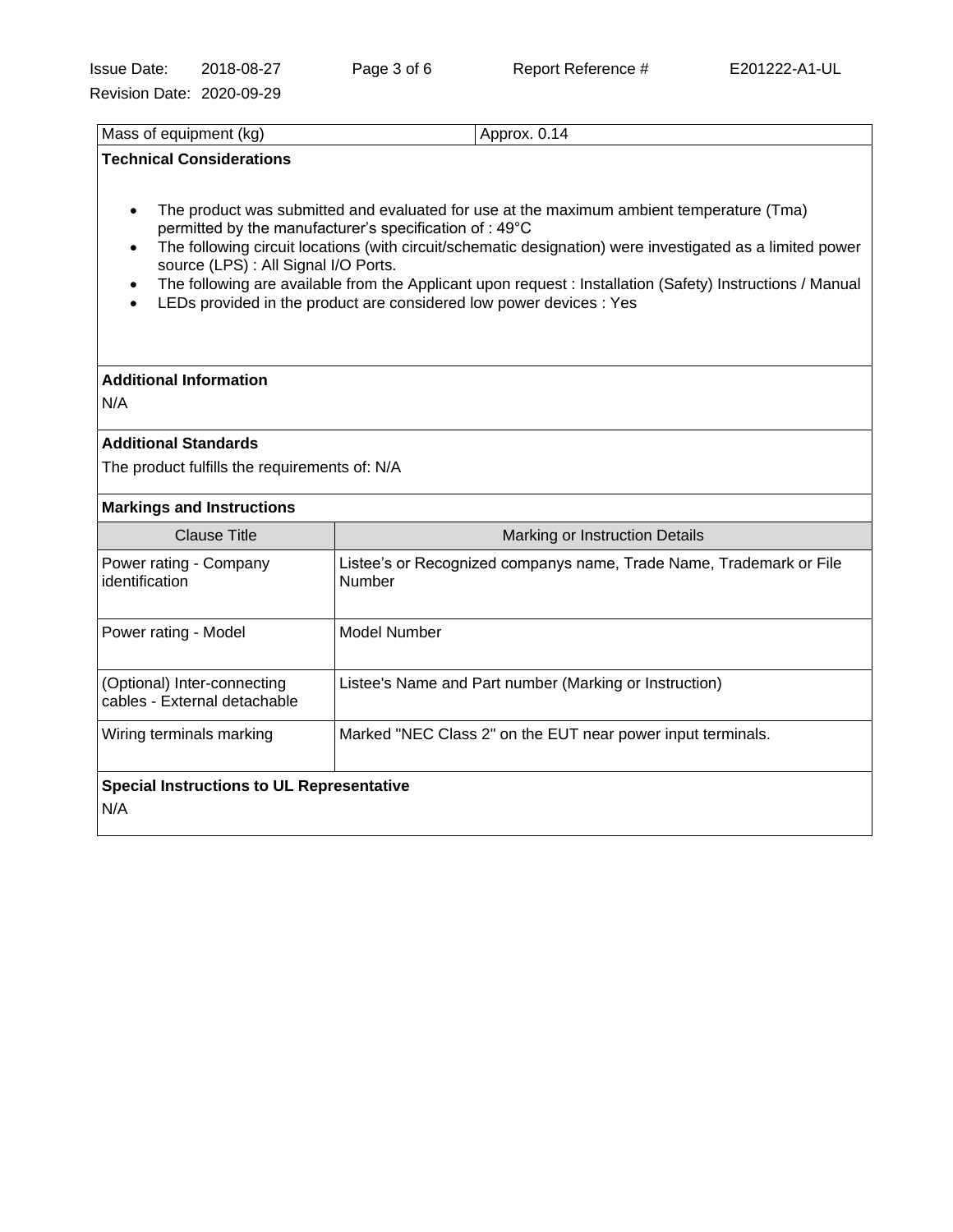| <b>BD1.0</b> | <b>TABLE: Production-Line Testing Requirements</b>                                        |                                                                                          |                                  |            |        |             |
|--------------|-------------------------------------------------------------------------------------------|------------------------------------------------------------------------------------------|----------------------------------|------------|--------|-------------|
| <b>BD1.1</b> |                                                                                           | Electric Strength Test Special Constructions - Refer to Generic Inspection Instructions, |                                  |            |        |             |
|              |                                                                                           |                                                                                          | Part AC for further information. |            |        |             |
| Model        | Component                                                                                 | Removable parts                                                                          | Test probe                       | Test V rms | Test V | <b>Test</b> |
|              |                                                                                           |                                                                                          | location                         |            | dc     | Time, s     |
|              | --                                                                                        | --                                                                                       | --                               | --         | --     | --          |
| <b>BD1.2</b> | Earthing Continuity Test Exemptions – This test is not required for the following models: |                                                                                          |                                  |            |        |             |
|              | All models.                                                                               |                                                                                          |                                  |            |        |             |
| <b>BD1.3</b> | Electric Strength Test Exemptions - This test is not required for the following models:   |                                                                                          |                                  |            |        |             |
|              | All models.                                                                               |                                                                                          |                                  |            |        |             |
| <b>BD1.4</b> | Electric Strength Test Component Exemptions - The following solid-state components        |                                                                                          |                                  |            |        |             |
|              | may be disconnected from the remainder of the circuitry during the performance of this    |                                                                                          |                                  |            |        |             |
|              | test:                                                                                     |                                                                                          |                                  |            |        |             |
|              | N/A                                                                                       |                                                                                          |                                  |            |        |             |

| <b>BE1.0</b> | Sample and Test Specifics for Follow-Up Tests at UL |                 |      |               |                       |
|--------------|-----------------------------------------------------|-----------------|------|---------------|-----------------------|
| Model        | Component                                           | <b>Material</b> | Test | Sample<br>(S) | <b>Test Specifics</b> |
| $- -$        | $- -$                                               | $- -$           | --   | $- -$         | $- -$                 |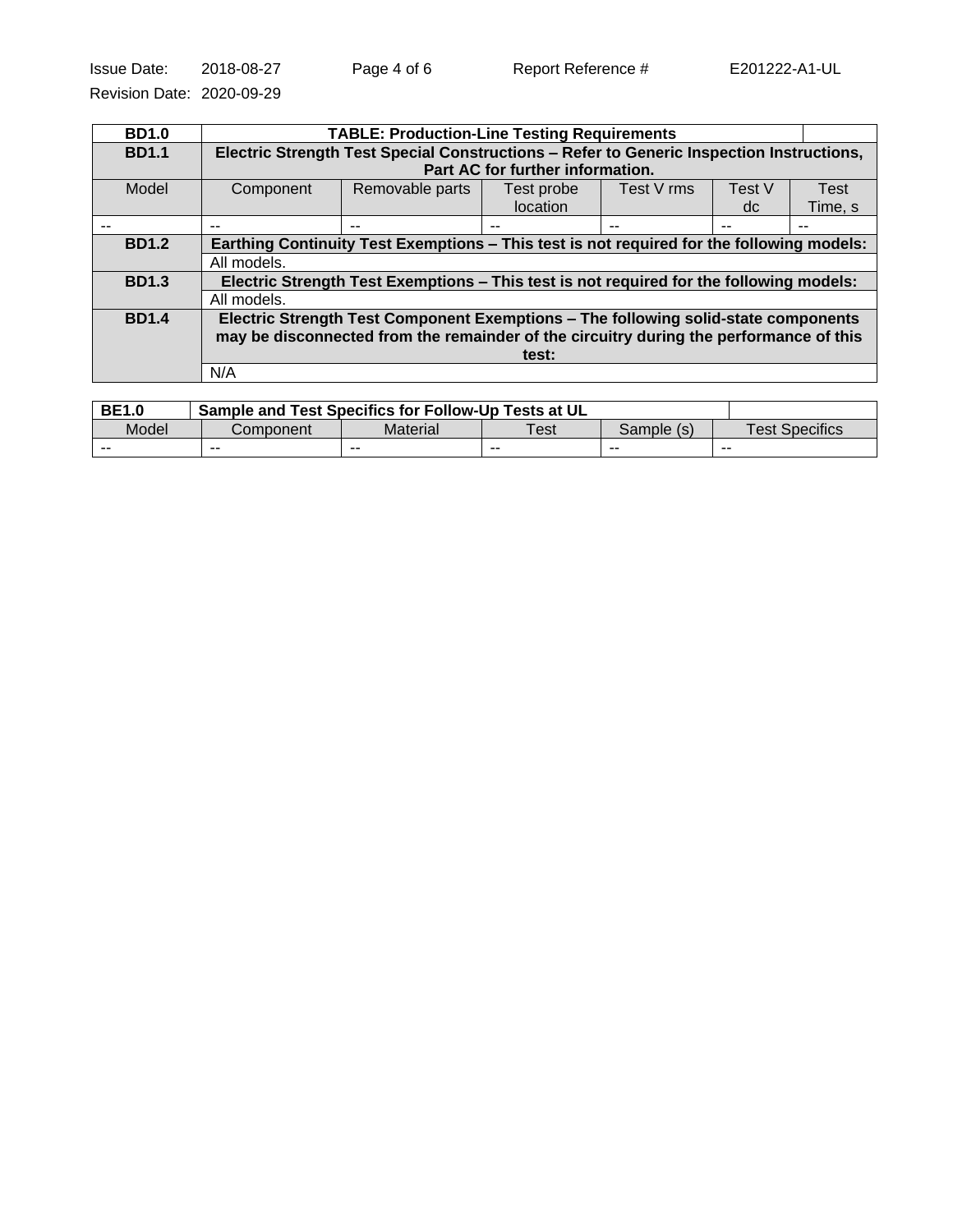| <b>Issue Date:</b>        | 2018-08-27 | Page 5 of 6 | <b>Report Refe</b> |
|---------------------------|------------|-------------|--------------------|
| Revision Date: 2020-09-29 |            |             |                    |

| 1.5.1                                                                                       | <b>TABLE: List of critical components</b> |                 |                                                                                   | <b>Pass</b>                       |                          |               |
|---------------------------------------------------------------------------------------------|-------------------------------------------|-----------------|-----------------------------------------------------------------------------------|-----------------------------------|--------------------------|---------------|
| Object / part No.                                                                           | Manufacturer/<br>I trademark              | Type / model    | Technical data                                                                    | <b>Product Category</b><br>CCN(s) | Mark(s) of<br>conformity | Supplement ID |
| 01. Enclosure                                                                               | Interchangeable                           | Interchangeable | Minimum 80°C,<br>minimum HB.                                                      | QMFZ2                             | UL                       |               |
| 02. Power<br>adapter(Optional)                                                              | Interchangeable                           | Interchangeable | Output: 24Vac,<br>50/60Hz or 12-24Vdc,<br>0.3A, Tma: minimum<br>49°C, LPS output. | QQGQ or QQJQ                      | UL                       |               |
| 03. Connectors and<br>Receptacles<br>(secondary<br>ELV/SELV circuits)                       | Interchangeable                           | Interchangeable | Copper alloy pins<br>housed in bodies of<br>plastic rated minimum<br>$V-2.$       | QMFZ2                             | UL                       |               |
| 03a. Connectors<br>and Receptacles<br>(secondary<br><b>ELV/SELV</b><br>circuits)(Alternate) | Interchangeable                           | Interchangeable | Minimum 6V.                                                                       | ECBT2 or RTRT2                    | UL                       |               |
| 04. PCB                                                                                     | Interchangeable                           | Interchangeable | Min. V-1, minimum<br>$105^{\circ}$ C                                              | ZPMV <sub>2</sub>                 | UL                       |               |

 $B = 201222 - A1 - UL$